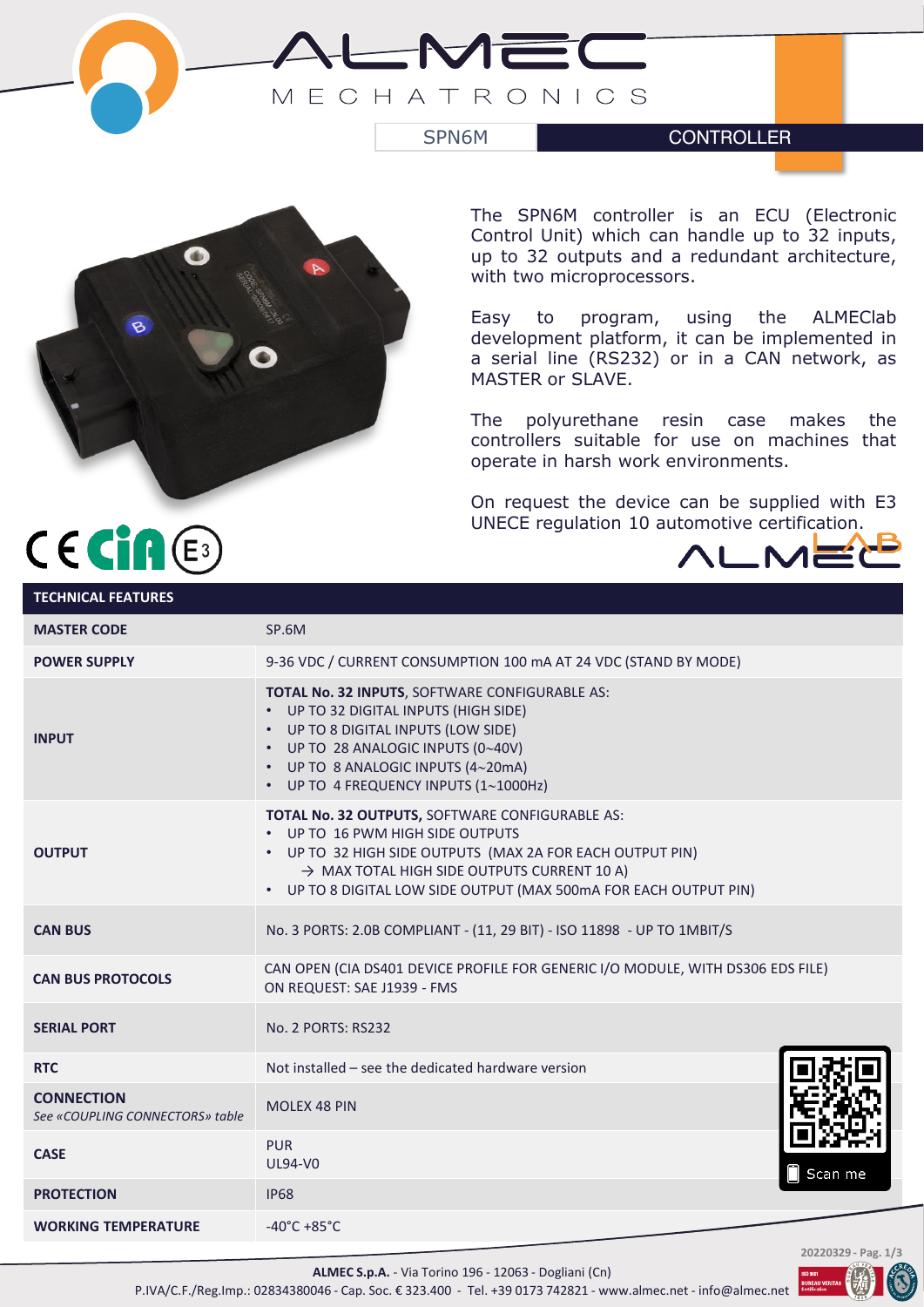

| <b>ELECTRONIC FEATURES</b> |                                                                          |
|----------------------------|--------------------------------------------------------------------------|
| <b>SLAVE USAGE</b>         | <b>EDS FILE</b>                                                          |
| <b>MASTER USAGE</b>        | ALMECIab                                                                 |
|                            | C PROGRAM OPEN SOURCE SOFTWARE                                           |
| <b>PROGRAMMING</b>         | FIRMWARE UPLOAD BY CAN BUS WITH ALOADER SOFTWARE TOOL                    |
| <b>CYCLE TIME</b>          | Less than 2 ms                                                           |
| <b>CPU</b>                 | FAMILY: ARM CORTEX M4, 32BIT CORE                                        |
| <b>MEMORY</b>              | FLASH (PROGRAM MEMORY): 1MB<br><b>RAM MEMORY: 256KB</b><br>EEPROM: 128KB |

| <b>STANDARDS</b>                                                                                                                         |                                                                |
|------------------------------------------------------------------------------------------------------------------------------------------|----------------------------------------------------------------|
| <b>ELECTROMAGNETIC EMISSIONS</b>                                                                                                         | EN 61000-6-4                                                   |
| <b>ELECTROMAGNETIC IMMUNITY</b>                                                                                                          | EN 61000-6-2                                                   |
| ROAD VEHICLES - ELECTRICAL DISTURBANCES FROM<br><b>CONDUCTION AND COUPLING - PART 2</b>                                                  | ISO 7637-2: 2011                                               |
| ROAD VEHICLES - COMPONENT TEST METHODS FOR ELECTRICAL<br><b>DISTURBANCES FROM NARROWBAND RADIATED</b><br>ELECTROMAGNETIC ENERGY - PART 1 | ISO 11452-1: 2005                                              |
| <b>VERIFICATIONS AND TESTS</b><br>PERFORMED ACCORDING TO THE REQUIREMENTS OF UNECE<br>REGULATION 10 - AMENDMENT 06 - SUPPLEMENT 0        | On request:<br>E3 - TYPE APPROVAL                              |
| <b>MTTFd</b><br>CALCULATED ACCORDING TO THE IEC61709 (SIEMENS SN29500),<br>WITH ENVIRONMENTAL FACTORS 3K7 (IEC60721)                     | MOSFET OUTPUT: 151,35 YEARS<br><b>INPUT ONLY: 162,33 YEARS</b> |
| PERFORMANCE AND SAFETY INTEGRITY LEVEL                                                                                                   | $PLd - SIL2$<br>(DUAL-CHANNEL INTERNAL SCHEME)                 |
|                                                                                                                                          |                                                                |

# **SIZE (mm)**



**ALMEC S.p.A.** - Via Torino 196 - 12063 - Dogliani (Cn)

P.IVA/C.F./Reg.Imp.: 02834380046 - Cap. Soc. € 323.400 - Tel. +39 0173 742821 - www.almec.net - info@almec.net

E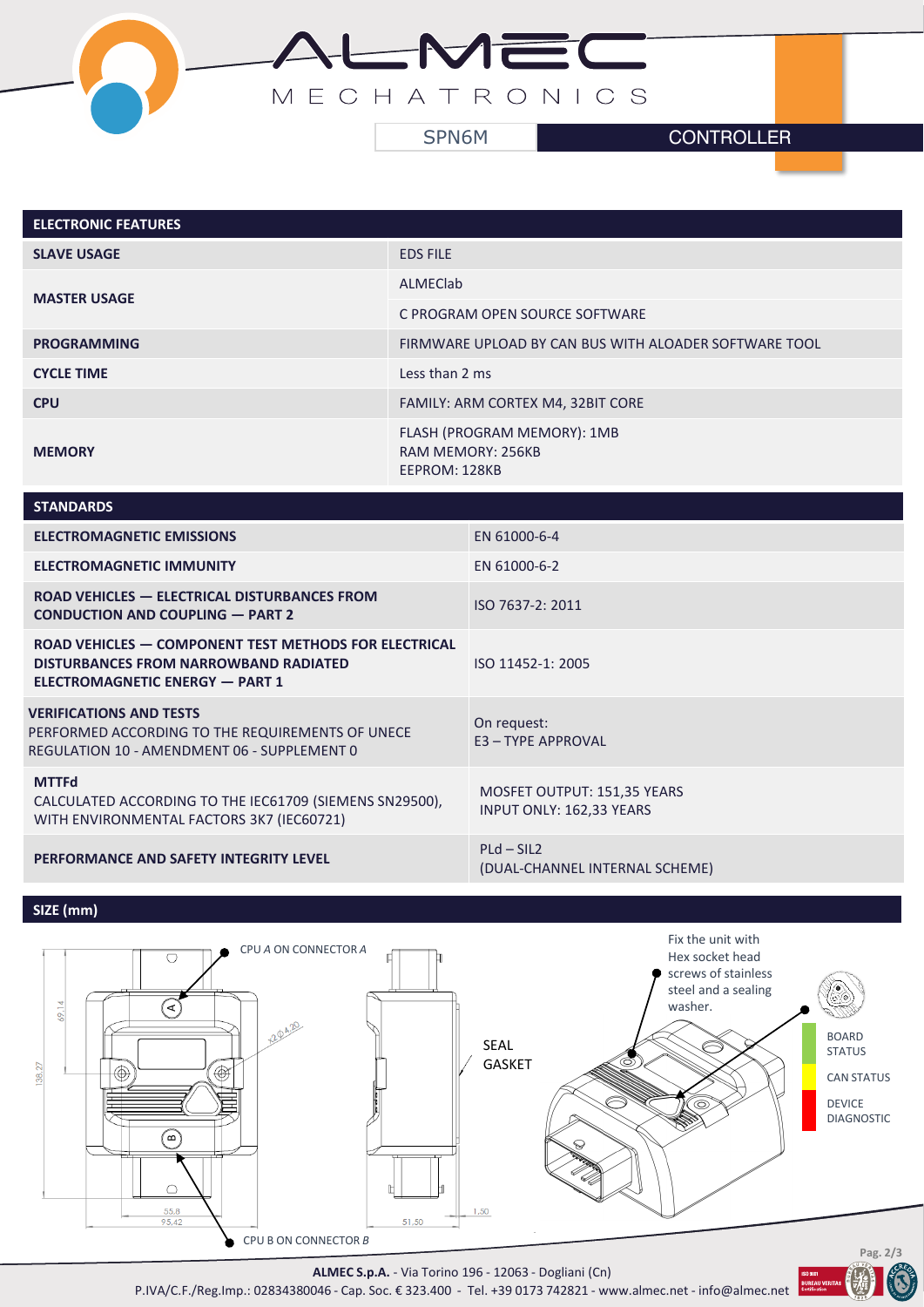

#### **48 PINS CONNECTOR**

|                | Α<br><b>48 PINS CONNECTOR</b>        |                                                  |                                                |                                                |                                                  |                                                       |                                                       |                                                       |                                                |                                                |                                    |                                        |
|----------------|--------------------------------------|--------------------------------------------------|------------------------------------------------|------------------------------------------------|--------------------------------------------------|-------------------------------------------------------|-------------------------------------------------------|-------------------------------------------------------|------------------------------------------------|------------------------------------------------|------------------------------------|----------------------------------------|
| <b>PIN</b>     | A                                    | B                                                | C                                              | D                                              | E                                                | F                                                     | G                                                     | н                                                     |                                                | K                                              |                                    | M                                      |
| $\mathbf{1}$   | DIGITAL /<br><b>PWM OUTPUT</b><br>13 | <b>SUPPLY</b><br><b>OUTPUTS</b><br>916           | DIGITAL /<br><b>PWM OUTPUT</b><br>12           | DIGITAL/<br><b>PWM OUTPUT</b><br>11            | DIGITAL /<br><b>PWM OUTPUT</b><br>10             | DIGITAL /<br><b>PWM OUTPUT</b><br>9                   | <b>GND POWER</b><br><b>SUPPLY</b>                     | <b>DIGITAL</b><br><b>OUTPUT 8</b>                     | <b>DIGITAL</b><br><b>OUTPUT 7</b>              | <b>DIGITAL</b><br><b>OUTPUT 6</b>              | <b>SUPPLY</b><br><b>OUTPUTS 18</b> | <b>DIGITAL</b><br><b>OUTPUT 4</b>      |
| $\overline{2}$ | DIGITAL /<br><b>PWM OUTPUT</b><br>14 | <b>INPUT 9</b><br>$040$ Vdc /<br><b>DIGITAL</b>  | <b>INPUT 8</b><br>040Vdc/<br><b>DIGITAL</b>    | <b>INPUT 7</b><br>$040$ Vdc/<br><b>DIGITAL</b> | INPUT 6<br>420mA/<br>040Vdc/<br><b>DIGITAL</b>   | <b>INPUT 5</b><br>420mA/<br>040Vdc/<br><b>DIGITAL</b> | <b>INPUT 4</b><br>420mA/<br>040Vdc/<br><b>DIGITAL</b> | <b>INPUT 3</b><br>420mA/<br>040Vdc/<br><b>DIGITAL</b> | <b>INPUT 2</b><br>$040$ Vdc/<br><b>DIGITAL</b> | <b>INPUT1</b><br>$040$ Vdc/<br><b>DIGITAL</b>  | <b>DIGITAL</b><br><b>OUTPUT 5</b>  | <b>DIGITAL</b><br><b>OUTPUT 3</b>      |
|                |                                      |                                                  | <b>DIGITAL</b><br>LS OUTPUT 8<br>500 mA        | <b>DIGITAL</b><br>LS OUTPUT 7<br>500 mA        | <b>DIGITAL</b><br>LS OUTPUT 6<br>30 mA           | <b>DIGITAL</b><br>LS OUTPUT 5<br>30 mA                | <b>DIGITAL</b><br>LS OUTPUT 4<br>30 mA                | <b>DIGITAL</b><br>LS OUTPUT 3<br>30 mA                | <b>DIGITAL</b><br>LS OUTPUT 2<br>500 mA        | <b>DIGITAL</b><br>LS OUTPUT 1<br>500 mA        |                                    |                                        |
| 3              | DIGITAL /<br><b>PWM OUTPUT</b><br>15 | <b>INPUT 10</b><br>$040$ Vdc /<br><b>DIGITAL</b> | <b>FREQ / DIGITAL</b><br><b>INPUT</b><br>11    | FREQ /<br><b>DIGITAL INPUT</b><br>12           | <b>INPUT 13</b><br>$040$ Vdc /<br><b>DIGITAL</b> | <b>INPUT 14</b><br>$040$ Vdc /<br><b>DIGITAL</b>      | <b>INPUT 15</b><br>$040$ Vdc /<br><b>DIGITAL</b>      | <b>INPUT 16</b><br>$040$ Vdc /<br><b>DIGITAL</b>      | $CAN2(H)$ /<br><b>RS232 1 RX</b>               | $CAN2(L)$ /<br><b>RS232 1 TX</b>               | <b>GND POWER</b><br><b>SUPPLY</b>  | <b>DIGITAL</b><br>OUTPUT 2/<br>CAN2(L) |
| $\overline{a}$ | DIGITAL /<br><b>PWM OUTPUT</b><br>16 | <b>SENSOR</b><br><b>POWER</b><br><b>SUPPLY</b>   | <b>SENSOR</b><br><b>POWER</b><br><b>SUPPLY</b> | <b>SENSOR</b><br><b>POWER</b><br><b>SUPPLY</b> | <b>GND</b>                                       | <b>GND</b>                                            | <b>GND</b>                                            | <b>CANH</b>                                           | CAN L                                          | <b>MODULE</b><br><b>POWER</b><br><b>SUPPLY</b> | <b>GND</b>                         | <b>DIGITAL</b><br>OUTPUT 1/<br>CAN2(H) |

### **48 PINS CONNECTOR**

| B<br><b>48 PINS CONNECTOR</b> |                                     |                                                    |                                                 |                                                |                                                        |                                                        |                                                        |                                                           |                                              |                                                 |                                         |                                          |
|-------------------------------|-------------------------------------|----------------------------------------------------|-------------------------------------------------|------------------------------------------------|--------------------------------------------------------|--------------------------------------------------------|--------------------------------------------------------|-----------------------------------------------------------|----------------------------------------------|-------------------------------------------------|-----------------------------------------|------------------------------------------|
| <b>PIN</b>                    | A                                   | B                                                  | C                                               | D                                              | E                                                      | F                                                      | G                                                      | н                                                         |                                              | K                                               |                                         | M                                        |
| $\mathbf{1}$                  | DIGITAL/<br><b>PWM OUTPUT</b><br>29 | <b>SUPPLY</b><br><b>OUTPUTS</b><br>2532            | DIGITAL/<br><b>PWM OUTPUT</b><br>28             | DIGITAL /<br><b>PWM OUTPUT</b><br>27           | DIGITAL /<br><b>PWM OUTPUT</b><br>26                   | DIGITAL/<br><b>PWM OUTPUT</b><br>25                    | <b>GND POWER</b><br><b>SUPPLY</b>                      | <b>DIGITAL</b><br><b>OUTPUT 24</b>                        | <b>DIGITAL</b><br><b>OUTPUT 23</b>           | <b>DIGITAL</b><br><b>OUTPUT 22</b>              | <b>SUPPLY</b><br><b>OUTPUTS</b><br>1724 | <b>DIGITAL</b><br><b>OUTPUT 20</b>       |
|                               | DIGITAL/<br><b>PWM OUTPUT</b><br>30 | <b>INPUT 25</b><br>$040$ Vdc $/$<br><b>DIGITAL</b> | <b>INPUT 24</b><br>$040$ Vdc/<br><b>DIGITAL</b> | <b>INPUT 23</b><br>040Vdc/<br><b>DIGITAL</b>   | <b>INPUT 22</b><br>420mA/<br>040Vdc/<br><b>DIGITAL</b> | <b>INPUT 21</b><br>420mA/<br>040Vdc/<br><b>DIGITAL</b> | <b>INPUT 20</b><br>420mA/<br>040Vdc/<br><b>DIGITAL</b> | <b>INPUT 19</b><br>420mA/<br>$040$ Vdc/<br><b>DIGITAL</b> | <b>INPUT 18</b><br>040Vdc/<br><b>DIGITAL</b> | <b>INPUT 17</b><br>$040$ Vdc/<br><b>DIGITAL</b> | <b>DIGITAL</b><br><b>OUTPUT 21</b>      | <b>DIGITAL</b><br><b>OUTPUT 19</b>       |
| $\overline{2}$                |                                     |                                                    | <b>DIGITAL</b><br>LS OUTPUT 24<br>500 mA        | <b>DIGITAL</b><br>LS OUTPUT 23<br>500 mA       | <b>DIGITAL</b><br>LS OUTPUT 22<br>30 mA                | <b>DIGITAL</b><br>LS OUTPUT 21<br>30 mA                | <b>DIGITAL</b><br>LS OUTPUT 20<br>30 mA                | <b>DIGITAL</b><br>LS OUTPUT 19<br>30 mA                   | <b>DIGITAL</b><br>LS OUTPUT 18<br>500 mA     | <b>DIGITAL</b><br>LS OUTPUT 17<br>500 mA        |                                         |                                          |
| 3                             | DIGITAL/<br><b>PWM OUTPUT</b><br>31 | <b>INPUT 26</b><br>$040$ Vdc $/$<br><b>DIGITAL</b> | FREQ / DIGITAL<br><b>INPUT</b><br>27            | FREQ/<br><b>DIGITAL INPUT</b><br>28            | <b>INPUT 29</b><br>$040$ Vdc /<br><b>DIGITAL</b>       | <b>INPUT 30</b><br>$040$ Vdc /<br><b>DIGITAL</b>       | <b>INPUT 31</b><br>$040$ Vdc /<br><b>DIGITAL</b>       | <b>INPUT 32</b><br>$040$ Vdc /<br><b>DIGITAL</b>          | $CAN3(H)$ /<br><b>RS232 2 RX</b>             | $CAN3(L)$ /<br><b>RS232 2 TX</b>                | <b>GND POWER</b><br><b>SUPPLY</b>       | <b>DIGITAL</b><br>OUTPUT 18 /<br>CAN3(L) |
| $\overline{a}$                | DIGITAL/<br><b>PWM OUTPUT</b><br>32 | <b>SENSOR</b><br><b>POWER</b><br><b>SUPPLY</b>     | <b>SENSOR</b><br><b>POWER</b><br><b>SUPPLY</b>  | <b>SENSOR</b><br><b>POWER</b><br><b>SUPPLY</b> | <b>GND</b>                                             | <b>GND</b>                                             | <b>GND</b>                                             | <b>CANH</b>                                               | <b>CANL</b>                                  | <b>MODULE</b><br><b>POWER</b><br><b>SUPPLY</b>  | <b>GND</b>                              | <b>DIGITAL</b><br>OUTPUT 17/<br>CAN3(H)  |

NOTES:

- «FREQ» means «frequency» «LS» MEANS «LOW SIDE»
- For digital low side outputs : **low side can't be used if the relative input is used**
- (\*) : pin shared with different functions, see the pin configuration based on hardware configuration table

CNN.ML.48P.R.VD.CB (red cable) CNN.ML.48P.B.VD.CB (blue cable)

- Sensor power pins have the reference power supply voltage, MAX 200mA
- GND pins are connected togheder

TERMINAL WIRE SIZE: follow the manufacturer's mating connector specification

• from A1 to J4: 0.75 mm²

**ALMEC PRE-WIRED CONNECTOR**

## **MATING CONNECTORS - N**

| from A1 to J4: 0.75 mm <sup>2</sup><br>from L1 to M4: $2.0 \text{ mm}^2$ |                                     |  | <b>S04</b> | Nr. 3 CAN PORT (on shared pins)<br>Nr. 2 RS232 PORT (on shared pins) |           |
|--------------------------------------------------------------------------|-------------------------------------|--|------------|----------------------------------------------------------------------|-----------|
| <b>MATING CONNECTORS - MOLEX CODES</b>                                   |                                     |  |            |                                                                      |           |
| <b>CONNECTOR</b>                                                         | 64320-3311                          |  |            |                                                                      |           |
| <b>TERMINALS</b>                                                         | 64323-1029 (x8)<br>64322-1029 (x40) |  |            |                                                                      |           |
| <b>WIRE CAP</b>                                                          | 64320-1301                          |  |            | 64323-1029                                                           | 64322-102 |

CNN.ML.48P.R.VD.CB CNN.ML.48P.B.VD.CB 64320-3311

**HARDWARE CONFIGURATION**

**S02** Nr. 2 CAN PORT (on shared pins)

**S03** Nr. 1 CAN PORT (on shared pins)

Nr. 1 RS232 PORT (on shared pins)

Nr. 2 RS232 PORT (on shared pins)

**S01** Nr. 3 CAN PORT



64323-1029 64322-1029 64320-1301

**ALMEC S.p.A.** - Via Torino 196 - 12063 - Dogliani (Cn)

P.IVA/C.F./Reg.Imp.: 02834380046 - Cap. Soc. € 323.400 - Tel. +39 0173 742821 - www.almec.net - info@almec.net |